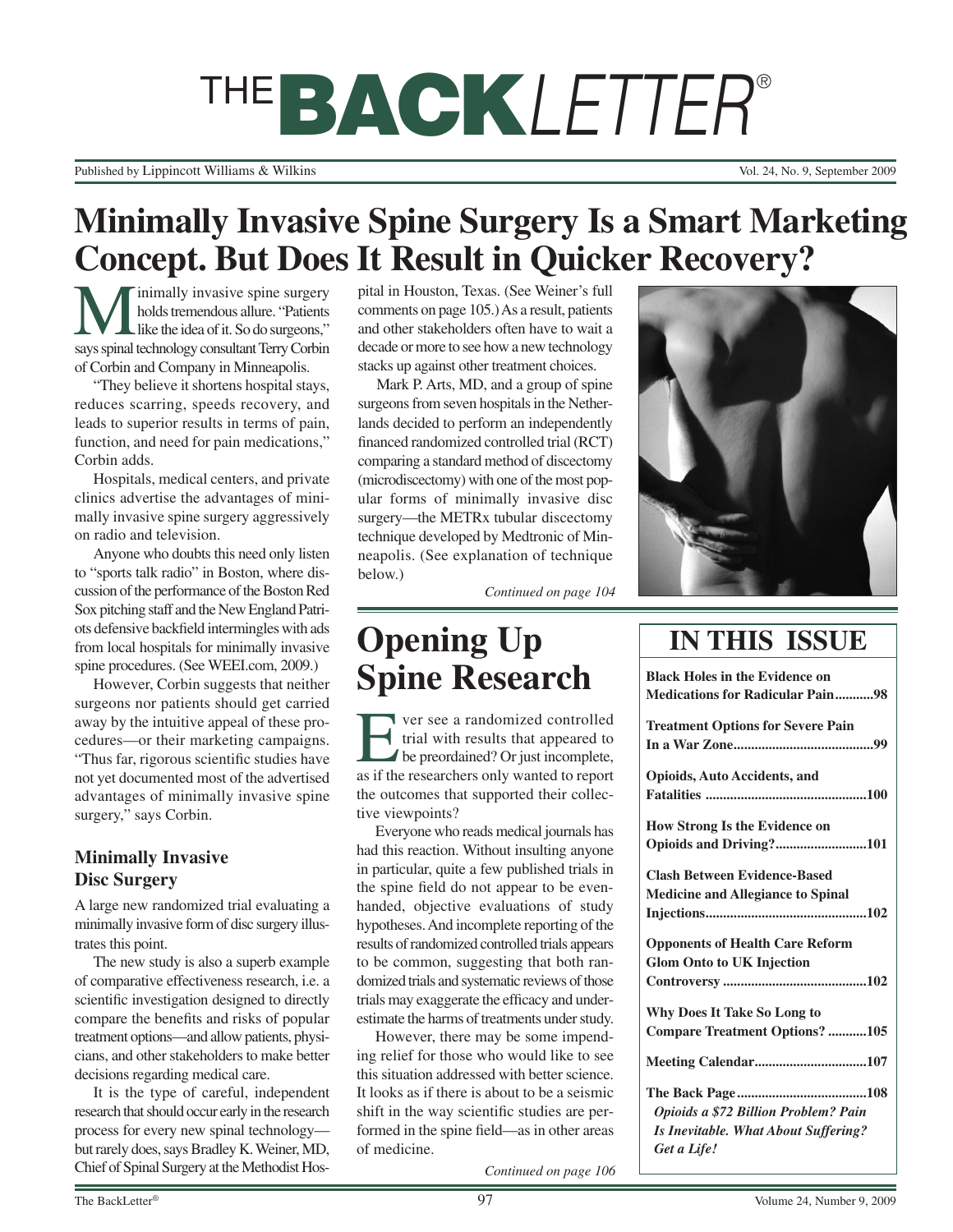# **Black Holes in the Evidence on Medications for Radicular Pain**

There are more than 1000 randomized trials on treatments for back pain, with additional trials being published every month. Yet there are still curiously large gaps in the evidence on treatments that could be studied easily.

#### **Gaps in the Evidence On Neuropathic Pain**

The drug treatment of neuropathic pain is a case in point. Neuropathic pain is generally defined as pain relating to disease of—or injury to—the nervous system.

The most common examples of pain with a strong neuropathic component in the spine would be various radicular syndromes, e.g. sciatica related to a disc herniation or radiculopathy/neurogenic claudication secondary to spinal stenosis.

Anticonvulsant medications have been used to address back problems since the 1960s. And they are regarded as particularly useful in the management of neuropathic pain.

However, a recent systematic review pointed out that there are major gaps in the evidence on anticonvulsants for specific neuropathic pain conditions.

#### **Where Is the Evidence on Drug Treatments for Radicular Pain?**

Felicity Goodyear-Smith, MB, and colleagues performed a systematic review on both the quantity and quality of evidence on anticonvulsants in the treatment of neuropathic pain. (See Goodyear-Smith et al., 2009.)

They found strong evidence in favor of anticonvulsants for several specific conditions: diabetic neuropathy, postherpetic neuralgia, trigeminal neuralgia, spinal cord injury pain, neuropathy related to HIV, and post-stroke pain.

However, they couldn't find any evidence on the use of anticonvulsants for some of the most common forms of neuropathic pain.

"What is clearly apparent is the huge number of gaps in the evidence—no drug has been trialed for all conditions ...," according to Smith et al.

And they found a gap that may undermine the care options of every patient with radicular back or neck pain. "There is no evidence at all (at least not where pain is the primary outcome) relating to the use of anticonvulsants for the most common type of neuropathic pain, that associated with the back or neck," according to the reviewers.

#### **Scientific Evidence and Clinical Practice Diverging?**

Many forms of neuropathic pain continue to be undertreated and/or poorly managed. This is an area where there is a growing discrepancy—in terms of off-label applications of anticonvulsants and experimental combination therapies involving these and other drugs—between clinical practice and the scientific evidence.

It is important to emphasize that this discrepancy needn't exist. There is ample scientific knowledge to run trials in all the areas where anticonvulsants are poorly studied. What is lacking is a rationally designed research system that can not only identify these gaps—but also quickly fill them with solid scientific research.

#### **Reference:**

Goodyear-Smith F et al., Anticonvulsants for neuropathic pain: Gaps in the evidence, *Clinical Journal of Pain,* 2009; 25:528–36.



**Executive Editor** Sam W. Wiesel, MD Professor and Chairman, Department of Orthopaedic Surgery, Georgetown University Medical Center, Washington, D.C.

**Publisher** Marcia Serepy

**Editors Associate Editor**<br>
Mark L. Schoene **Colin Nelson** Mark L. Schoene 25 Storey Avenue, Suite 154, Newburyport, MA 01950

#### **Editorial Board**

Michele C. Battié, PhD, *Chair, Department of Physical Therapy, University of Alberta, Canada*

Scott D. Boden, MD, *Director, Emory University Spine Center, Decatur, Georgia*

J. David Cassidy, PhD, *Professor of Epidemiology, University of Toronto, Toronto, Canada*

Terry P. Corbin, *University of Minnesota, Minneapolis, Minnesota* Richard A. Deyo, MD, *Kaiser Professor of Evidence-Based Family Medicine, Oregon Health and Science University, Portland, Oregon*

Steven R. Garfin, MD, *Chairman, Department of Orthopaedics, University of California at San Diego* Philip E. Greenman, DO, *College of Osteopathic Medicine, Michigan State University, East Lansing, Michigan*

Nortin M. Hadler, MD, *Professor, Medicine and Microbiology/ Immunology, University of North Carolina, Chapel Hill, North Carolina*

Scott Haldeman, MD, DC *Santa Ana, California*

Hamilton Hall, MD, *Medical Director, Canadian Back Institute, Toronto, Ontario*

Timothy A. Harbst, MD, *Gundersen Clinic Ltd., LaCrosse, Wisconsin*

Rowland G. Hazard, MD, *Dartmouth Spine Center, Lebanon, New Hampshire*

Dana J. Lawrence, DC, *Associate Professor, Palmer College of Chiropractic, Davenport, IA*

Tom Mayer, MD, *Medical Director, PRIDE, Dallas, Texas* Robin McKenzie, FCSP, *The McKenzie Institute International, Waikanae, New Zealand*

William C. Meeker, DC, MPH, *Vice President for Research, Palmer College of Chiropractic, Davenport, IA*

Lyle J. Micheli, MD, *Director, Sports Medicine, Children's Hospital, Boston, Massachusetts*

Silvano Mior, DC, *Canadian Memorial Chiropractic College, Toronto, Ontario*

Vert Mooney, MD, *Private Practice, San Diego, California*

Thomas C. Namey, MD, *Professor of Medicine, Nutrition, and Exercise Science, Knoxville, Tennessee*

Kenneth L. Nudleman, MD, *Associate Chairman and Chief, Department of Neurology, University of California, Irvine, Orange, California*

H. Duane Saunders, MS, PT, *Founder, The Saunders Group, Minneapolis, Minnesota*

Haymo Wilhelm Thiel, DC, *Anglo-European College of Chiropractic, Bournemouth, UK*

C. David Tollison, PhD, *Director, Pain Therapy Center of Greenville, Greenville, South Carolina*

John J. Triano, DC, PhD, *Associate Dean of Research, Canadian Memorial Chiropractic College, Toronto, Ontario*



T*he Back Letter® (*ISSN 0894-7376) is published monthly by Lippincott Williams & Wilkins, Inc. 16522 Hunters Green Parkway, Hagerstown, MD 21740-2116. Customer<br>Service Manager, Audrey Dyson: Phone (800) 787-8981 or (410)

 $\mathbb{R}^2$ 

Copyright 2009 Lippincott Williams & Wilkins, Inc. All rights reserved. Periodicals Postage paid at Hagerstown, MD, and at additional mailing offices. GST registration num-<br>WILLIAMS Hagerstown, MD 21740-2116.<br>& WILKINS are

& WILKINS **SUBSCRIPTION RATES:** Personal: \$178.98 US, \$270.98 Foreign. Institutional: \$338.98 US, \$423.98 Foreign. In-training: \$98.98 US, \$134.98 Foreign. GST Registration Number: 895524239. Send bulk pricing requests to

**PAID SUBSCRIBERS:** Current issue and archives (from 1999) now available FREE online at www.lwwnewsletters.com.

The Back Letter® is independent and not affiliated with any organization, vendor, or company. Opinions expressed do not necessarily reflect the views of the Publisher, Editor, or Editorial Board. A mention of products or s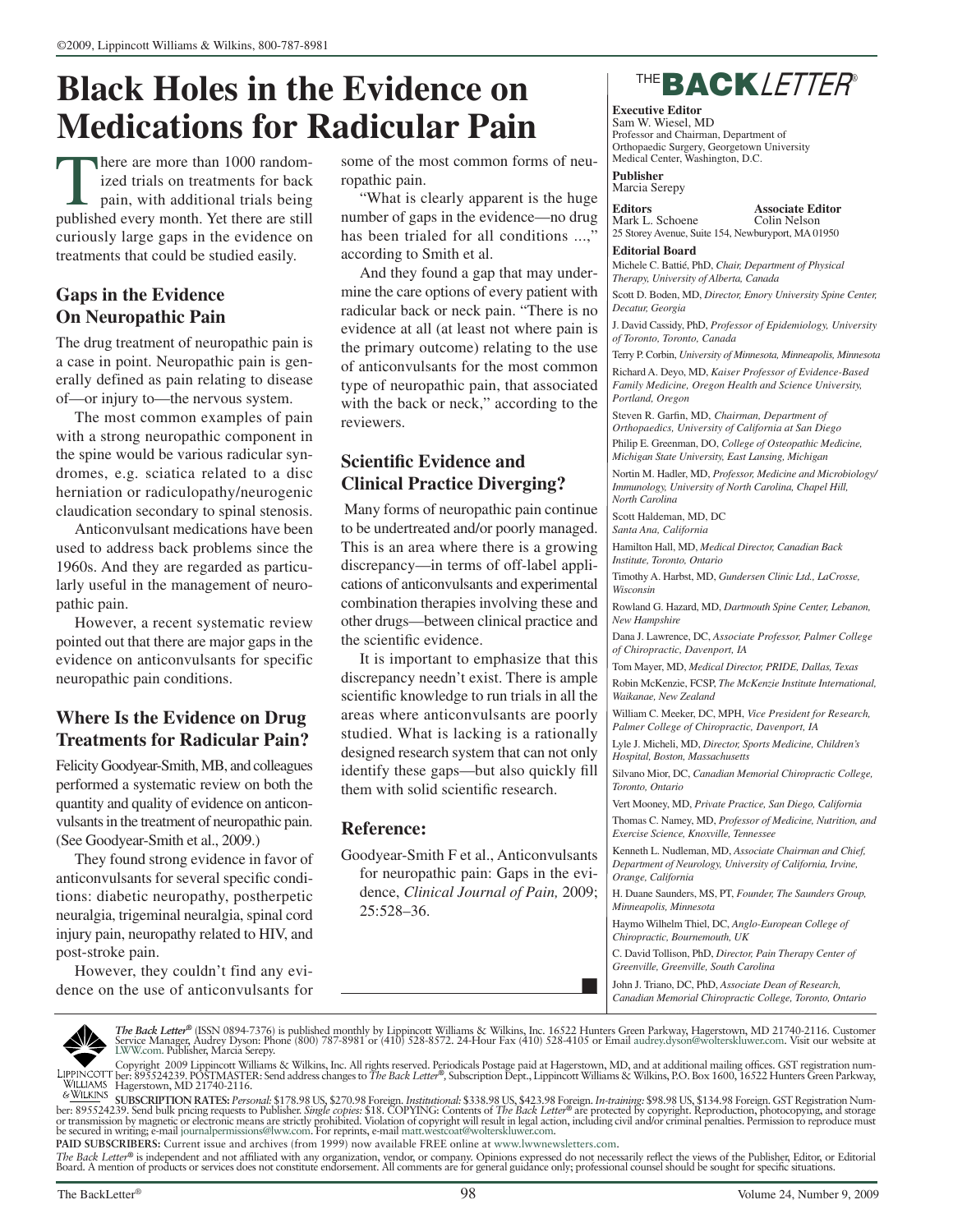### **Treatment Options for Severe Back Pain in a War Zone**

hat would be some treatment options for soldiers in a war zone who suffer from chronic, intractable back and/or leg pain—but want to continue serving in combat operations? The list is surprisingly short.

In a recent case series on military personnel with severe pain complaints published in *Anesthesia and Analgesia,* Anthony Dragovich, MD, and colleagues discussed some of the possibilities. (See Dragovich et al., 2009.)

The use of nerve blocks isn't all that feasible in a war zone because of a shortage of trained medical providers to administer them, not to mention the need for recurrent treatment. These military physicians didn't mention it, but there is a also a lack of evidence from high-quality trials that nerve blocks can predictably deliver effective pain relief for chronic, intractable back or leg pain.

#### **Pain-Relieving Medications Pose Problems**

Oral medications and drug patches aren't exactly glittering possibilities either. "Pharmacotherapy has similar downsides in that all neuropathic pain medications have the potential to cause lethargy and cognitive dysfunction, which can endanger lives in combat zones," according to Dragovich et al.

#### **What About Opioids?**

Strong opioids in any form are problematic: side effects include "depression, lethargy, cognitive impairment, impaired wound healing, immunosuppression, and loss muscle mass," according to these authors. And opioids suffer from another major deficit: a lack of evidence from high-quality clinical trials that they are effective in the long-term treatment of chronic noncancer pain.

Intrathecal pain pumps also pose problems: lack of proven efficacy as well as potentially serious side effects related to device migration and dysfunction.

#### **Is Spinal Cord Stimulation A Possibility?**

Dragovich et al. propose spinal cord stimulation (SCS) as a possibility in a war zone. They make an interesting case for it, though this suggestion will certainly raise some eyebrows.



For those don't follow this area, SCS systems employ an implanted electrode and a battery to provide low-voltage electrical stimulation to the spinal cord and block the sensation of pain.

The exact mechanism of pain relief from SCS isn't clear. Some researchers believe that SCS blocks or partially blocks the transmission of pain signals by activating nerve fibers in the spinal cord. But there are other possible explanations, including placebo or nonspecific effects.

In their case series, Dragovich et al. describe the treatment of intractable chronic pain among four active-duty soldiers and two retired soldiers serving as military contractors in a combat area.

Three of the subjects suffered from a combination of back and bilateral leg pain after failed spine surgery, one had chronic ankle pain, and two others suffered from chronic forearm and head pain, respectively.

All had successful implantation of SCS devices, and all reported adequate pain relief without excessive complications. Five patients reported no complications or adverse side effects during their subsequent deployment. The sixth actually completed four tours of duty, but eventually had mechanical complications from the SCS system, requiring revision surgery.

Dragovich et al. offer an optimistic assessment of the potential of SCS among patients with demanding physical job tasks and a strong desire to return to normal activity. "Considering the risks and limitations of reoperation, nerve blocks, and pharmacotherapy in a forward-deployed area, spinal cord stimulation provides an appealing alternative in solders who desire to remain deployable on active duty," they said.

#### **The Limitations of Small Case Series**

Kudos to these authors for trying to help their patients continue physically active lives. And Dragovich et al. deserve congratulations for publishing their experiences in a peer-reviewed medical journal so other medical providers and patients can consider evidence on these options

However, this study has all the limitations of small case series. It shows that this treatment can be used effectively and safely by a small number of motivated individuals with radicular pain. It does not describe any individuals who failed to find adequate pain relief from SCS. Yet SCS has a reputation for providing effective pain relief to only 50% of patients who try it.

To what extent the experiences described in this case series generalize to other soldiers and other individuals with active lifestyles isn't clear. And one hopes there will be continued reporting about other active duty military personnel attempting these treatments.

#### **Benefit for a Narrow Range of Back Problems?**

According to recent reviews of the literature, SCS offers a proven benefit to a relatively narrow spectrum of patients with spinal pain, i.e. those with radicular pain after failed spine surgery.

The recent American Pain Society review of invasive, nonsurgical treatments for chronic back pain took a careful look at the evidence on SCS.

"We found fair evidence from two trials that spinal cord stimulation is more effective than either repeat surgery or continued conventional medical management for failed back surgery syndrome with persistent radiculopathy," according to the guidelines. (See Chou et al., 2009.)

The reviewers couldn't find any convincing evidence, however, that SCS was an effective treatment for axial back pain without a radicular component.

#### **What About Complications?**

The review by Roger Chou, MD, et al. also noted that these implanted systems are *Continued on page 106*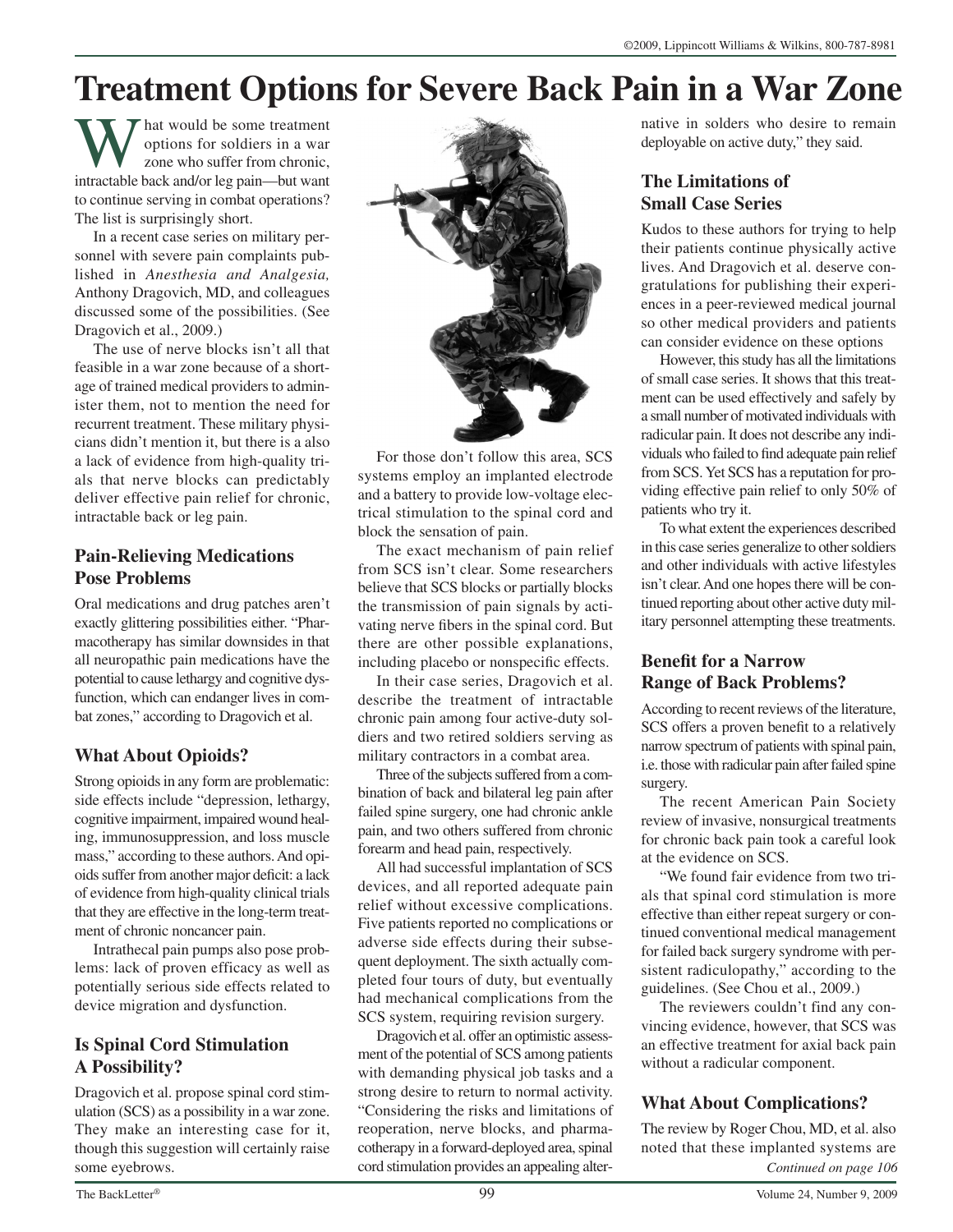# **Opioids, Auto Accidents, and Fatalities**

to what extent are the escalating epidemics of opioid utilization and misuse contributing to traffic accidents and fatalities?

This is a key question in the United States where opioids are being prescribed to unprecedented numbers of patients, particularly individuals with chronic low back symptoms.

Unfortunately, there is no clear answer regarding the influence of opioids on driving. (See adjoining article: How Strong Is the Evidence on Opioids and Driving?)

However, the incidence of driving under the influence of potentially impairing drugs in general is rising in the United States, according to a new report from the National Highway Traffic Safety Administration (NHTSA). (See Compton and Berning, 2009.)

"This troubling data shows us, for the first time, the scope of drugged driving in America, and reinforces the need to reduce drug abuse," said Gil Kerlikowske, director of the Office of National Drug Control Policy. "Drugged driving, like drunk driving, is a matter of public safety and health. It puts us all at risk and must be prevented."

#### **Nationwide Survey of Alcohol and Drug Use by Drivers**

The NHTSA recently published its first report on the 2007 National Roadside Survey of Alcohol and Drug Use by drivers. This survey—involving random stops of drivers at 300 locations across the United States during the day and at night—examined alcohol and drug use among a nationally representative sample of U.S. drivers.

#### **One Less for the Road**

The data on drinking and driving are encouraging. The survey found a dramatic decline in driving under the influence of alcohol. In 1973, a national survey concluded that 7.5% of drivers in the United States had blood alcohol levels above the current legal limit of 0.08 g/dL. That number fell to 2.2% of drivers in 2007. This is real progress.

However, for the first time, the 2007 survey included drug testing, employing both oral fluid samples (for drivers tested during the day and at night) and blood tests (only for drivers tested at night).

These tests assessed the presence of a group of potentially impairing drugs (illegal, prescription, and over-the-counter products), including stimulants, sedatives, antidepressants, marijuana, and narcotic analgesics.

#### **Nearly One in Six Drivers Under the Influence of Drugs**

The results are disturbing. During the day, 11% of the drivers tested positive for a potentially impairing drug—based on oral fluid samples. And at night, 16.3% of drivers had either a positive oral fluid or blood test for an impairing drug. In other words, nearly one out of six motor vehicles on the road at night had a driver under the influence of a potentially impairing medication.

#### **One Toke Over the Line?**

The agency reported that 8.6% of drivers tested positive for marijuana/ THC, 3.9% for cocaine, and 1.3% for methamphetamine. These may seem like small proportions, but given the number of drivers in the U.S., they translate into large numbers.

The NHTSA has not yet reported results on prescription medications, including narcotic analgesics. However, those data should be forthcoming.

#### **Case-Control Study on Drug-Related Accidents**

The agency is also performing a follow-up study to the 2007 sur-

vey—to see how drug use translates into actual accidents.

"The case-control study will include in-depth investigations of a large number of crashes of all severities. The proportion of drug use by crash-involved drivers will be compared to that of a similar sample of non-crash involved drivers to determine if drug use is associated with crash involvement," according to the NHTSA.

#### **Is Driving Under the Influence of Opioids Dangerous?**

A recent report suggested that 28% of visits for low back pain in the United States resulted in a prescription for opioids. (See Licciardone, 2008.) This suggests that large numbers of patients—as well as several million prescription opioid abusers—are operating motor vehicles under the influence of narcotics.

Some suspect that this constitutes a serious safety hazard. However, scientific studies—both in laboratory and in real-life settings—have yet to determine the degree to which opioid use leads to impaired driving.

As part of a recent guideline on the role of opioids in the management of chronic noncancer pain, a consensus panel from the American Pain Society (APS) offered the following recommendation on opioid use relative to driving and work safety (see Chou et al., 2009):

*Clinicians should counsel patients on chronic opioid therapy about transient or lasting cognitive impairment that may affect driving and work safety. Patients should be counseled not to drive or engage in potentially dangerous activities when impaired or if they describe or demonstrate signs of impairment.*

The APS panel did not provide much practical guidance on how

**driving, like drunk driving, is a matter of public safety and health. It puts us all at risk and must be prevented."**

**"Drugged**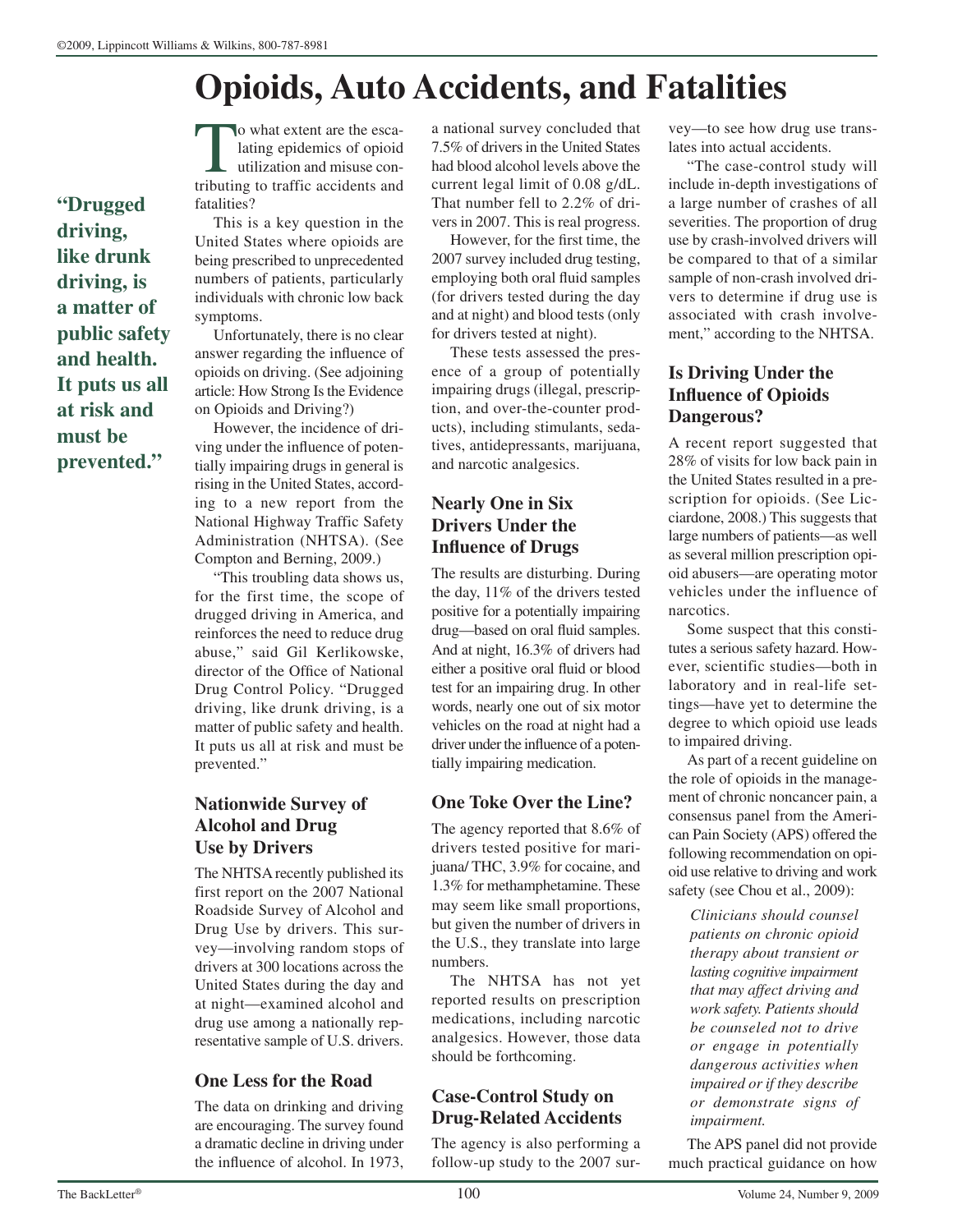patients or their health care providers should assess opioidrelated impairment.

However, the panel did acknowledge that opioids may cause "somnolence, clouded mentation, decreased concentration, and slower reflexes or incoordination, especially when initiating therapy, increasing doses, or when opioids are taken with other drugs or substances." [*Editor's note:* "somnolence" means "sleepiness" or "drowsiness" and "mentation" means "mental activity."]

The panel offered rather optimistic advice for patients on chronic opioid therapy who don't show signs or symptoms of impairment:

*In the absence of signs or symptoms of impairment, no evidence exists to suggest that patients maintained on chronic opioid therapy should be restricted from driving or engaging in most work activities.*



#### **References:**

- Chou R et al., Clinical guidelines for the use of chronic opioid therapy in chronic noncancer pain, *Journal of Pain,* 2009; 10:113–30.
- Compton R and Berning A, *Results of the National Roadside Survey of Alcohol and Drug Use by Drivers,* National Highway Traffic Safety Administration;

www.nhtsa.gov/staticfiles/DOT/ NHTSA/Traffic%20Injury%20 Control/Articles/Associated% 20Files/811175.pdf.

Licciardone JC, The epidemiology and medical management of low back pain during ambulatory medical care visits in the United States, *Osteopathic Medicine and Primary Care,* 2008; 2:11.

**There is insufficient evidence to allow informed clinical decisions regarding the safety of driving under the influence of prescription opioids.**

### **How Strong Is the Evidence on Opioids And Driving?**

All the main evidence statements in the recent American Pain Society(APS) guidelines on chronic opioid therapy for chronic noncancer pain were the subject of a structured review to gauge the strength of the supporting evidence. (See Chou et al. [a], 2009.)

In addition, Roger Chou, MD, and colleagues published an article on major gaps in the evidence on opioids—a study that accompanied the guidelines. (See Chou et al. [b], 2009.)

The reviewers found meager evidence regarding the influence of opioids on driving and work safety. In their literature search, they identified two systematic reviews of nonrandomized trials and four case-control and/or cohort studies—in addition to a variety of epidemiological research.

"Evidence on driving and work safety is limited to epidemiologic studies and studies that evaluated the performance of patients on chronic opioid therapy [in] standardized driving tests," according to Chou et al.

The limitations in the data include: (1) reliance on cross-study comparisons to interpret epidemiologic studies (e.g. comparing rates of opioid use in persons involved in motor vehicle accidents compared with estimates of opioid use in the general population); (2) use of simulated and other controlled driving tests that may not reflect realworld conditions and circumstances; and (3) probable selection bias—because patients with significant opioid-related impairment may be less likely to drive and/or to participate in studies of driving abilities.

The main conclusion of this review won't be reassuring to patients or their health care providers: "There is ... insufficient evidence to reliably inform clinical decisions regarding driving and work-related risks in patients prescribed chronic opioid therapy ..." according to Chou et al.

That conclusion shouldn't come as a surprise, however. There is insufficient evidence regarding almost all aspects of opioid use in the long-term treatment of chronic pain. Only four of the 25 consensus statements in the APS guidelines on chronic opioid therapy for chronic noncancer pain were supported by strong evidence.

 $\mathbb{R}^2$ 

#### **References:**

- Chou R et al. (a), Clinical guidelines for the use of chronic opioid therapy in chronic noncancer pain, *Journal of Pain,* 2009; 10:113–30.
- Chou R et al. (b), Research gaps on use of opioids for noncancer pain: Findings from a review of the evidence for an American Pain Society and American Academy of Pain Medicine Clinical Practice Guideline, *Journal of Pain,* 2009; 10:147–59.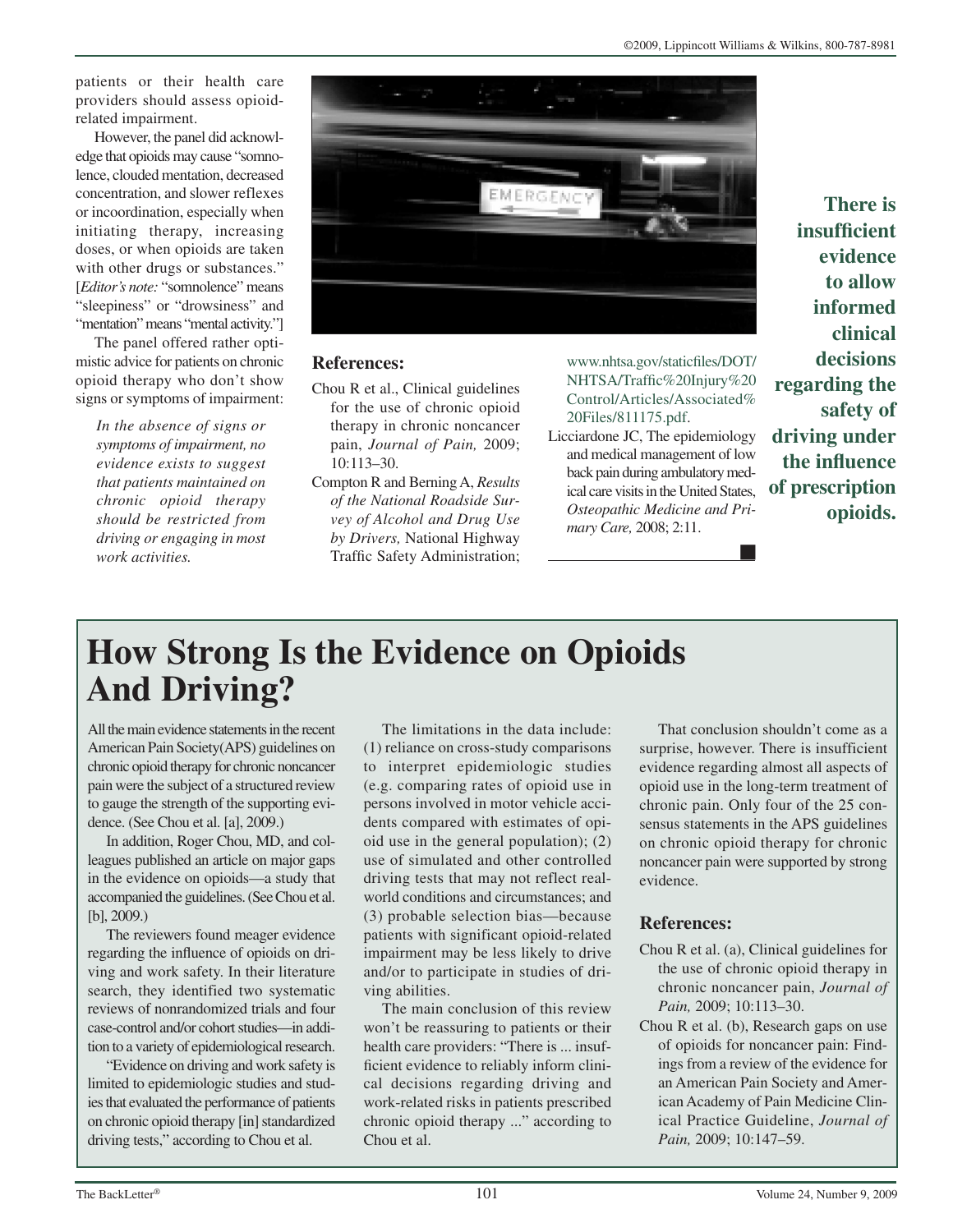## **Clash Between Evidence-Based Medicine and Allegiance to Spinal Injections—With a Sad Outcome**

ack pain experts who volunteer to take part in systematic reviews concerning the scientific evidence on low back pain usually do not have to look over their shoulders in fear of their professional societies.

Most participants understand that systematic reviews and related guideline development efforts follow a standardized method of identifying, analyzing, and rating the quality of randomized controlled trials (RCTs) and other studies.

Reviewers usually do not intend the final output to be a representation of their personal opinions but of the content of the underlying scientific evidence.

And most professional medical societies are supportive of the roles of their members in these evidence-vetting efforts even if these organizations don't agree with the conclusions of the systematic reviews.

#### **British Pain Society Breaks With Tradition**

The British Pain Society recently broke with this genial scientific tradition and decided to oust its president, Paul Watson, PhD, for taking part in a systematic review and guideline effort on the early management of persistent nonspecific low back pain—and for not protesting the conclusions of the guideline regarding spinal injections.

As a report in the *BMJ* noted, "The president was forced to resign on 21 July after a campaign from members who were unhappy with guidelines on the management of low back pain from the National Institute for Health and Clinical Excellence (NICE), which he helped develop." (See Kmietowicz, 2009.)

This is a sad punishment for a distinguished health care professional who was simply following the dictates of a standardized evidence-gathering process.

The NICE panel, chaired by Martin Underwood, MD, was investigating the evidence on the management of persistent low back pain lasting for more than six weeks but less than a year. Readers can find the complete evidence document and a summary of the main recommendations of the NICE panel at the reference below. (See NICE, 2009.)

### **Opponents of Health Care Reform Glom Onto the UK Injection Controversy—Employing the "R" Word**

In an increasingly vicious debate, opponents of health care reform in the United States have latched onto the controversy in the UK—viewing the NICE recommendation (see adjacent article) against the use of spinal injections for persistent nonspecific low back pain as an example of "socialized medicine" and "rationing."

A headline at Spectator.org trumpets "Britain Balances Its Healthcare Budget on the Backs of the Sick—Literally." (See Vadum, 2009.)

The prosaically titled website HotAir. com offered this comment: "In order to save £33 million [\$55.6 million U.S.], the British single-payer system will no longer give cortisone shots for nonspecific back pain despite the effectiveness of the treatment..."(See Morrissey, 2009.) The author alleged that the main goal of the NICE panel was to reduce National Health Service spending. "Its priority was to reduce its budget, not to ensure that patients have effective pain relief...they want to cut back by 95% on cortisone shots regardless of whether the shots are effective or the replacement treatments are not," according to Morrissey.

Not to be outdone, the National Center for Policy Analysis (NCPA) offered some purple prose in its headline: "British Patients Forced to Live in Agony." The article went on to speculate that steroid injections are effective. "Specialists say therapeutic injections using steroids can deaden nerve endings, can provide months or even years of respite from pain. Others fear that if funding is cut, tens of thousands of people, mainly the elderly and frail, will be left to suffer excruciating levels of pain or pay as much as £500 [about U.S. \$847] each for private treatment..." according to the article. (See NCPA, 2009.)

All of these articles make some basic mistakes. They misunderstand the NICE evidence-review and guideline-development process. It was not primarily an effort to reduce costs. Rather, it took a cold, hard look at the scientific evidence to identify effective treatments in the early management of persistent back pain. None of the articles come to grips with the fact that spinal injections for persistent nonspecific low back pain don't appear to be effective, based on the current evidence. There is no compelling evidence that these injections do indeed provide respite from "agonizing" or "excruciating" or even run-of-the-mill "moderate" back pain.

And they don't come to the grips with the fact that health care systems with limited budgets simply can't pay for every single back pain treatment. And this is not an issue that applies solely to socialized health care systems. No health care system in the United States underwrites every form of treatment for low back pain. In fact, few health care systems cover treatments that don't find support in the scientific evidence.

When a health care system declines to pay for an ineffective or unproven treatment, does this constitute rationing—or is it intelligent use of finite financial resources?

#### **References:**

- Morrissey E, Britain rations cortisone treatments for back pain, HotAir.com; 2009; http://hotair.com/archives/2009/ 08/03/britain-rations-cortisone-treat ments-for-back-pain/.
- National Center for Policy Analysis, British patients forced to live in agony, 2009; www.ncpa.org/sub/dpd/index .php?Article\_ID=18282.
- Vadum M, Britain balances its healthcare budget on the backs of the sick—Literally, spectator.org, 2009; http://spec tator.org/blog/2009/08/02/britain-bal ances-its-healthcar.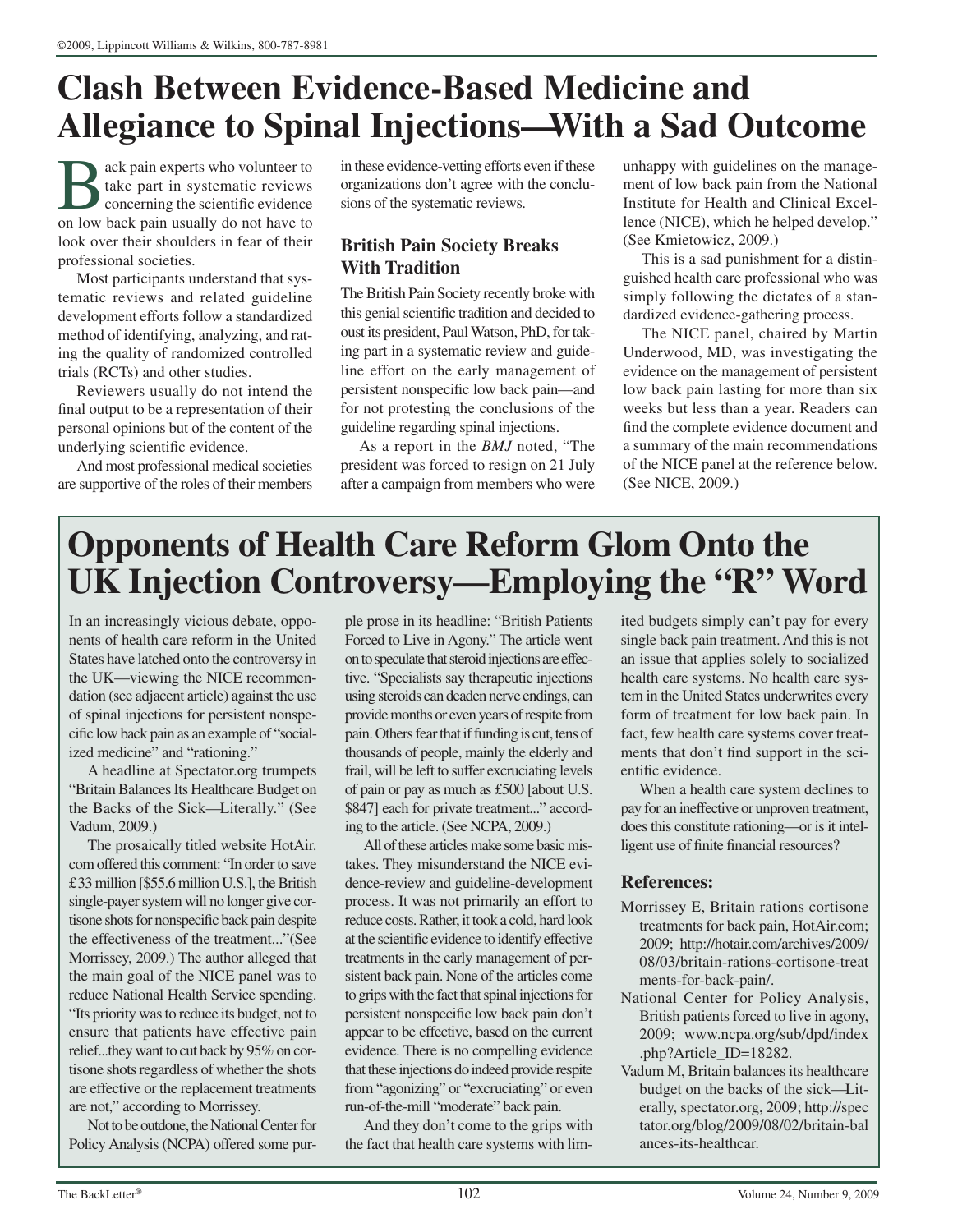The panel concluded, among many other things, that RCTs and systematic reviews do not provide evidence of the effectiveness of spinal injections for persistent nonspecific back pain. And the NICE panel recommended that the National Health Service not provide routine reimbursement for those injections.

#### **Conclusions on Injections Not a Surprise**

The NICE conclusions about the efficacy of spinal injections for persistent nonspecific low back pain do not come as a surprise. As readers of the *BackLetter* are aware, there is scant evidence that spinal injections are an effective treatment for nonspecific low back pain.

The American Pain Society guidelines on invasive treatments for low back pain by Roger Chou, MD, and colleagues recently concluded that there was moderate evidence that epidural steroid injections provide short-term pain relief for sciatica or radicular back pain but couldn't find any evidence that injections are an effective treatment for other forms of low back pain. (See Chou et al., 2009.) And even the evidence on steroid injections for sciatica is somewhat inconsistent.

The recent Cochrane Collaboration review didn't find any persuasive evidence of the benefit of spinal injections for subacute or chronic low back pain. (See Staal et al., 2009.)

#### **NICE Decision Misguided?**

However, despite the lack of evidence from RCTs, the British Pain Society protested the NICE decision. According to the *BMJ* article by Zosia Kmietowicz, "...the society said that NICE's guideline development group was 'misguided' for not considering evidence from cohort studies and clinical case series in deliberations on this and other treatments." Members of the British Pain Society expressed concern that this policy would deny pain-relieving treatment to a significant number of individuals with low back pain.

#### **Outrage From NICE**

The British Pain Society decision prompted a letter of protest from the chairman of NICE and its clinical director. "The British Pain Society has made its president a scapegoat because some of its members refuse to accept that there is not the scientific evidence to support their interventions. It is a sad day for the freedom of experts to express views, [and support] evidence-based medicine and the ideals of the medical profession," according to Michael Rawlins, MD, and Peter Littlejohns, MD. (See Rawlins and Littlejohns, 2009.)

#### **What About Considering Cohorts Studies and Case Series?**

The assertion by the British Pain Society that NICE should have considered the results of cohort studies and case series on spinal injections for nonspecific low back pain might sound reasonable to someone who is not familiar with the evidence on low back pain.

But if the NICE panel were to consider the results of cohort studies and case series for spinal injections, it would need to perform similar literature reviews for other back pain treatments. And the number of studies involved would challenge even the most ardent reviewer.

There are more than 200 treatments for chronic low back pain and the number is rising almost by the day as new approaches wend their way into the medical literature. There are more than 1000 RCTs on treatments for back pain.

The number of cohort studies and case series cannot be easily estimated. However, a recent search at MEDLINE with the search term "back pain" produced 33,931 references. So the type of literature review that the British

©2009, Lippincott Williams & Wilkins, 800-787-8981

Pain Society recommends would likely keep an expert panel locked up for years.

And if NICE decided to accept evidence from cohort studies and case series regarding spinal injections on the basis of case series and cohort studies, it would have to make similar allowances for nearly every treatment for low back pain.

The net result would be a very liberal prescription of recommended treatments. And it would leave health care systems and payers with virtually no guidance on which of the 200-odd treatments and therapies they should underwrite.

Unfortunately, the British Pain Society's stance does not seem to be a practical response to the lack of evidence on spinal injections for persistent nonspecific low back pain.

A better approach would be for the members of the British Pain Society to design and conduct large, rigorous RCTs on injections for persistent, nonspecific low back pain and see if the society's faith in these injections is warranted.

#### **References:**

- Chou R et al., Nonsurgical interventional therapies for low back pain: A review of the evidence for an American Pain Society Clinical Practice Guideline, *Spine,* 2009; 34:1078–93.
- Kmietowicz Z, President of British Pain Society is forced from office after refusing to denounce NICE guidance on low back pain, *BMJ,* 2009; www.bmj.com/cgi/content/ extract/339/jul28\_3/b3049.
- NICE (National Institute for Health and Clinical Excellence), Early management of persistent, nonspecific low back pain; http:// www.nice.org.uk/guidance/CG88.
- Rawlins M and Littlejohns P, NICE outraged by ousting of pain society president, *BMJ,* 2009; 339: b3028.
- Staal JB et al., Injection therapy for subacute and chronic low back pain: An updated Cochrane review, *Spine,* 2009; 34:49–59.

**There is scant evidence that spinal injections are an effective treatment for nonspecific low back pain.**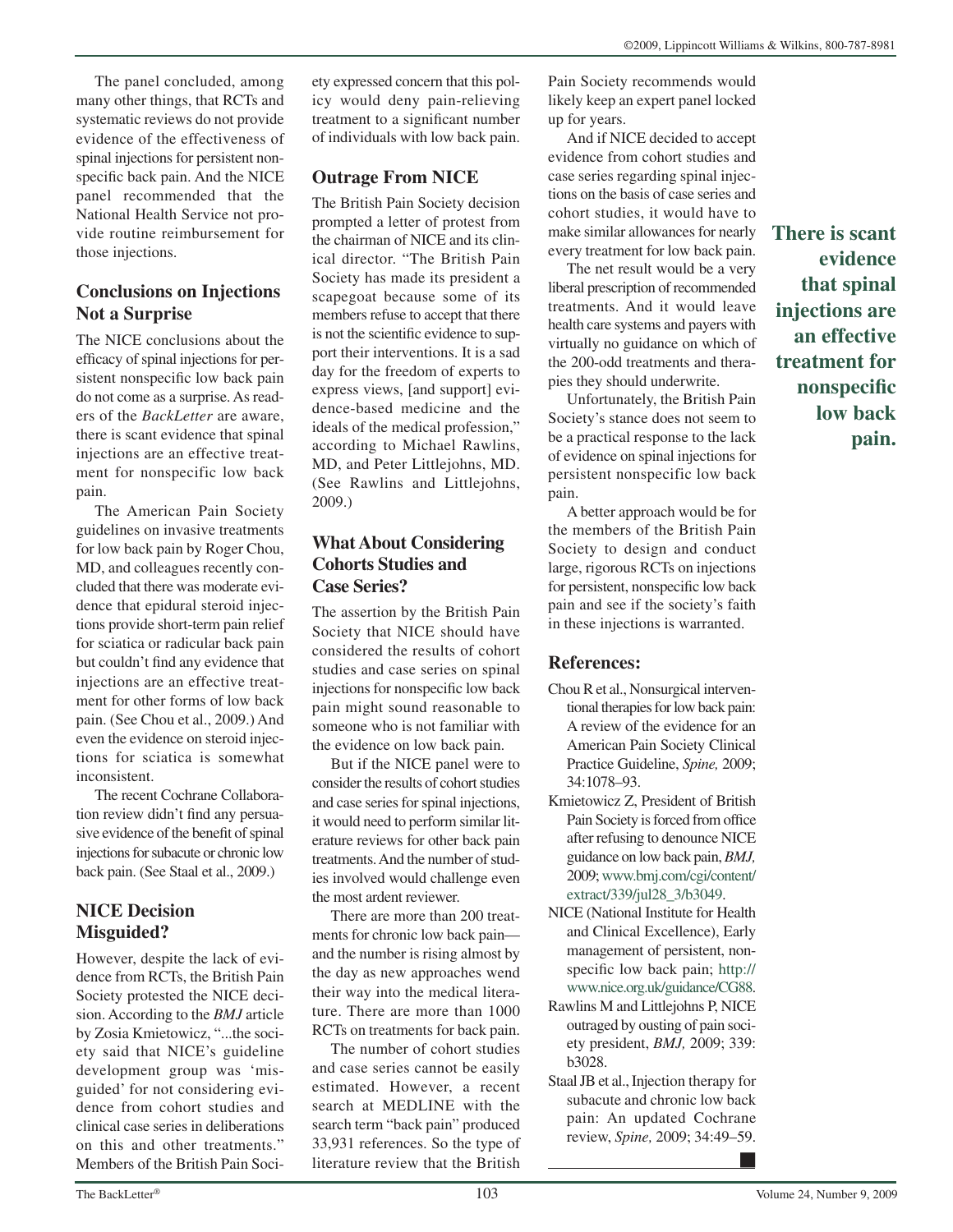#### *Spine Surgery Continued from page 97*

Arts and colleagues performed this trial because many of the surgeons in the research group believed that minimally invasive tubular discectomy was superior to conventional disc surgery techniques. And they wanted to confirm this in a rigorous scientific trial.

However, the results confounded the researchers'expectations. "The study could not confirm that tubular discectomy led to quicker recovery," says senior author Wilco C. Peul, MD, PhD. Or that tubular discectomy had any significant advantage over the more conventional surgical procedure. (See Arts et al., 2009.)

The patients who underwent the minimally invasive procedure had slightly worse outcomes in terms of back and leg pain, function, and overall recovery. And they had more recurrent disc herniations requiring repeat surgery. The minimally invasive technique did not even have an advantage in terms of the length of the incision.

#### **A Marginal Advantage**

Peul emphasizes that the differences in outcomes between the two surgical techniques were somewhat marginal—and not clinically significant. In other words, the main point of the study is that the advertised advantages of the newer and slightly more expensive surgical procedure (under the Dutch insurance system) did not materialize.

Since tubular discectomy was not substantially inferior to standard microdiscectomy, surgeons will still be able to offer it to patients in the Netherlands, says Peul. "However, they will not be able to perform it on the premise that it leads to quicker recovery of leg pain," he observes.

#### **A Change in Clinical Practice**

At the inception of this study, Peul was enthusiastic about tubular discectomy and wasn't even sure that a randomized trial was necessary to demonstrate its advantages. And he said he was taken aback when he first looked at the study data.

But as Swedish spine research pioneer Alf L. Nachemson, MD, PhD, once observed, "High-quality randomized controlled trials often have surprising results." And this is the reason for performing them.

"We confirmed the wisdom of Alf Nachemson's statement," Peul remarked wryly.

The new RCT has altered Peul's own approach to the surgical treatment of painful disc herniations. "When we began this study, if patients came to me with a herniated disc and clear indications for surgery, I advised them to have tubular discectomy," Peul explains.

"Now I tell them, 'If you want to have surgical relief of your leg pain—and want to be sure in the long run that your complaints are resolved—I would opt for microdiscectomy.' So I have changed my clinical practice based on this study," he says.

#### **RCT of 328 Patients**

The new RCTs set out to discover whether the minimally invasive form of disc surgery leads to important treatment advantages over standard microdiscectomy. Three previous RCTs had compared the two surgical techniques—and concluded that both led to similar recovery in terms of pain. "However, these studies were only powered to detect large effect sizes and data on differences in time to recover," according to Arts and colleagues. (See Arts et al., 2009.)

So the Dutch researchers decided to perform a large study of 328 patients. To enter the trial comparing the two surgical techniques, all study subjects had to have painful sciatica of greater than eight weeks' duration. And the patients had to have clear-cut disc herniations with distinct nerve-root compression, as visualized on MRI.

Two hundred disc herniations occurred at L5-S1, 114 at L4-L5, with the remainder at L3-L4.

The study excluded all patients with small disc herniations (less than one-third of spinal canal diameter) and potential candidates with "doubtful nerve root compromise." (See study for the complete list of exclusion criteria.)

The 328 men and women (aged 18 to 70) were randomly allocated to one of two treatment approaches: (1) tubular discectomy with the METRx minimally invasive disc surgery system developed by Medtronic; or (2) conventional microdiscectomy (i.e. standard open discectomy with the aid of an operating microscope or headlight loupe). The surgeons were experienced in both techniques.

[*Editor's note:* readers can view both procedures on video at the *JAMA* website; see JAMA, 2009. They can also find an explanation of the minimally invasive disc surgery method at the Medtronic website; see Medtronic, 2009.]

#### **What Is Tubular Discectomy?**

During the minimally invasive procedure, a surgeon inserts a thin needle through skin and muscle to the affected area under fluoroscopic (x-ray) guidance. The needle is withdrawn, a small incision is made, and dilators are inserted, one around the other, to gradually split the paravertebral muscles until a narrow tunnel to the disc is created. Atubular retractor is inserted over the final dilator, and the dilators are removed.

The retractor holds the tunnel open, allowing the insertion of a microscope or endoscope, as well as surgical tools. Then, under microscopic visualization, the surgeon removes soft tissue and ligamentum flavum, and accesses the disc.

In both surgical techniques, the surgeons removed only the herniated portions of the disc. None of the surgeons attempted the more aggressive procedure of subtotal discectomy. There was minimal removal of laminar bone.

The mean operation time was 47 minutes for tubular discectomy and 36 minutes for standard microdiscectomy. Both involved the removal of a similar weight of disc material. And both involved similar duration of hospitalization (see study for details).

The study was performed on a doubleblind basis. Both the patients and the outcome assessors were blind to treatment allocation. The primary outcome measure was functional assessment on the Roland-Morris Disability Questionnaire at eight weeks and one year after randomization. Secondary outcome measures included visual analog scales for leg pain and back pain and patients'self-report of recovery (on a sevenpoint Likert scale). There was more than 90% follow-up in both groups at eight weeks and one year.

#### **Consistent Advantage for Conventional Microdiscectomy**

Most of the outcome measures favored conventional microdiscectomy by a narrow margin. However, none of the differences would fall into the "clinically significant" category.

There was greater reduction in Roland-Morris Disability Questionnaire scores in the conventional microdiscectomy group.

The patients who underwent microdiscectomy had a similar advantage in pain scores. "On the visual analog scale, the 1 year between-group mean difference in improvement was 4.2 mm (95% CI, 0.9 to 7.5 mm) for leg pain and 3.5 mm (95% CI, *Continued on page 107*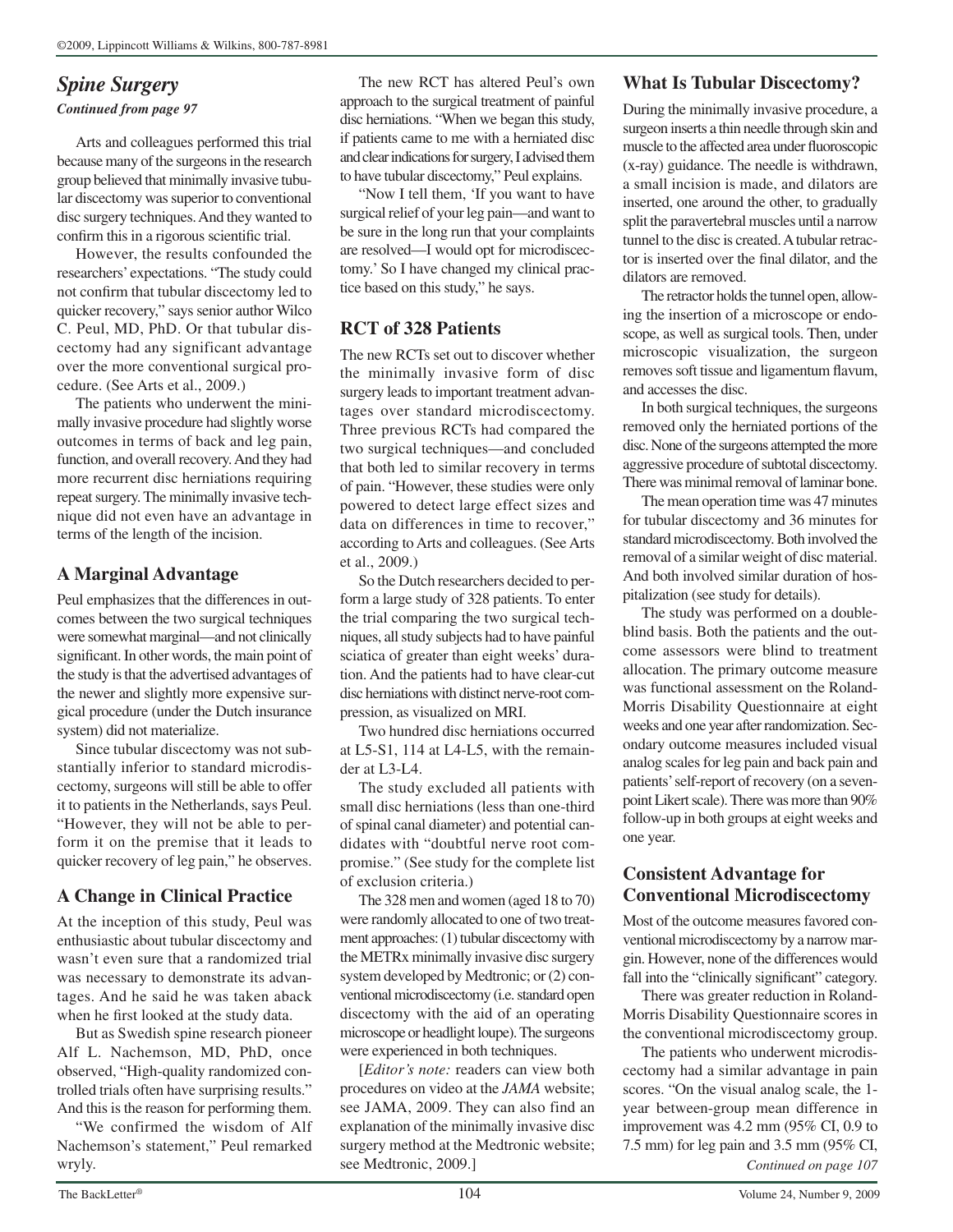### **Why Does It Take So Long to Compare Popular Treatment Options in Well-Designed Clinical Trials?**

Comparative effectiveness research—i.e. research that documents the benefits and harms of alternative methods of diagnosing and treating various health conditions—is very much in the news these days. The U.S. Congress recently allocated \$1.1 billion as a down payment on a massive new program of comparative effectiveness research in the United States. Many hope that this effort will lead routinely to the type of research that the current regulatory system rarely provides: high-quality, early, unbiased clinical trials comparing realistic treatment alternatives.

New treatments and technologies often receive FDA approval without evidence of their superiority over existing therapies. And they are often widely employed in clinical practice for years or even decades before they are put to the acid test of comparative clinical trials.

So one of the goals of the comparative effectiveness research movement is to document the relative merits of different treatments *early in their clinical history*—before they are widely disseminated.

The new randomized controlled trial (RCT) from the Netherlands discussed in this issue's lead article is an excellent example of comparative effectiveness research. It was an independently financed randomized trial of adequate size and methodology to detect important differences between two popular surgical methods.

However, the study from the Netherlands was published almost a decade after the METRx tubular discectomy system became available as an option in spine surgery. The predecessor of this system was introduced in 1997. And Medtronic received FDAapproval to market the METRx arthroscopic system in the year 2000.

#### **Why Is There a Time Lag?**

So why does it take so long for new treatments and technologies to be investigated in rigorous, independently financed RCTs under the current research system?

Bradley K. Weiner, MD, is the Chief of Spinal Surgery at the Methodist Hospital in Houston, Texas. He is also Evidence and Methods editor for the *Spine Journal*(Elsevier). He explains that the current research system is not oriented toward early rigorous evaluation of new techniques.

#### **Good RCTs Are Challenging And Expensive**

"High-quality randomized controlled trials require lots of patients, lots of time, lots of money, meticulous methodologists and statisticians, ethics in application, and equipoise. All of these, unfortunately, are in short supply," said Weiner in a recent e-mail.

"Accordingly we often do the best we can with less. But settling for less often results in reliance upon flawed studies and inconclusive results; and many RCTs used to evaluate new techniques and technologies stand as examples," he added.

Scientific studies that support new technologies when they enter the clinical marketplace often have multiple flaws, said Weiner. These include inadequate description of study subjects and diagnostic categories; insufficiently defined treatments; and inappropriate control and comparison groups. There is sometimes a lack of blinding on the part of study subjects—leading to inflated expectations in favor of newer experimental treatments.

Studies are often underpowered, Weiner pointed out, and unable to document important differences between treatment approaches. And there is also the unfortunate habit in some research centers of "data dredging" and biased reporting of outcomes—in which the results of scientific studies are manipulated to present patient outcomes in the best possible light.

#### **Devilish Details Often Lost in The Tide of Enthusiasm**

"Unfortunately, these devilish details are often lost amidst the tide of enthusiasm and promotion which tends to accompany new spinal technologies. And it is only once the tide has receded—a decade later and after considerable profit has been captured—that independent assessors, via thoughtful, careful methodology, reveal the flaws in these technologies," according to Weiner.

And the new RCT from the Netherlands is a solid example of that type of careful independent research, Weiner added.

Weiner offered some suggestions for improving the quality of research on new techniques and technologies.

According to Weiner, "Four steps might make a positive impact: (1) More highquality independent studies (such as the RCT from Holland) need to be undertaken—and at a time closer to, and perhaps prior to, the introduction of the technology; (2) Data from primary RCTs need to be made openly available to allow independent verification by other research groups; (3) The FDAneeds to better assess RCTs conducted in support of new technologies to ensure that methodological flaws are filtered out a priori; and (4) We the authors, reviewers, editors, and readers of the spinal literature—need to better recognize methodological flaws to calm misguided enthusiasm and implementation of the new procedures.

Spinal technology consultant Terry Corbin, of Corbin and Company in Minneapolis, and Wilco C. Peul, MD, PhD, senior author of the RCT from Holland, both agree with Weiner that there should be more rigorous research on new technologies early in the development process. Both were coauthors of a recent editorial commentary in *Spine* calling for more thorough FDA scrutiny of new technologies—and early comparative effectiveness research. (See Carragee et al., 2009.)

However, Peul commented that organizing early comparative effectiveness trials is always a challenge. It is particularly difficult convincing industry of the merits of this type of research.

Once their products secure FDA approval and reach the clinical marketplace, many companies are confident that their sales and marketing expertise can lead to widespread implementation and produce a strong flow of revenue. And some would rather not deal with the complications of additional clinical trials that might harm the product's reputation.

Peul and colleagues are very familiar with these issues. Their research group has five RCTs underway evaluating various spinal techniques and technologies.

#### **Reference:**

Carragee EJ et al., Clinical research: Is the spine field a mine field?, *Spine,* 2009; 34:423–30.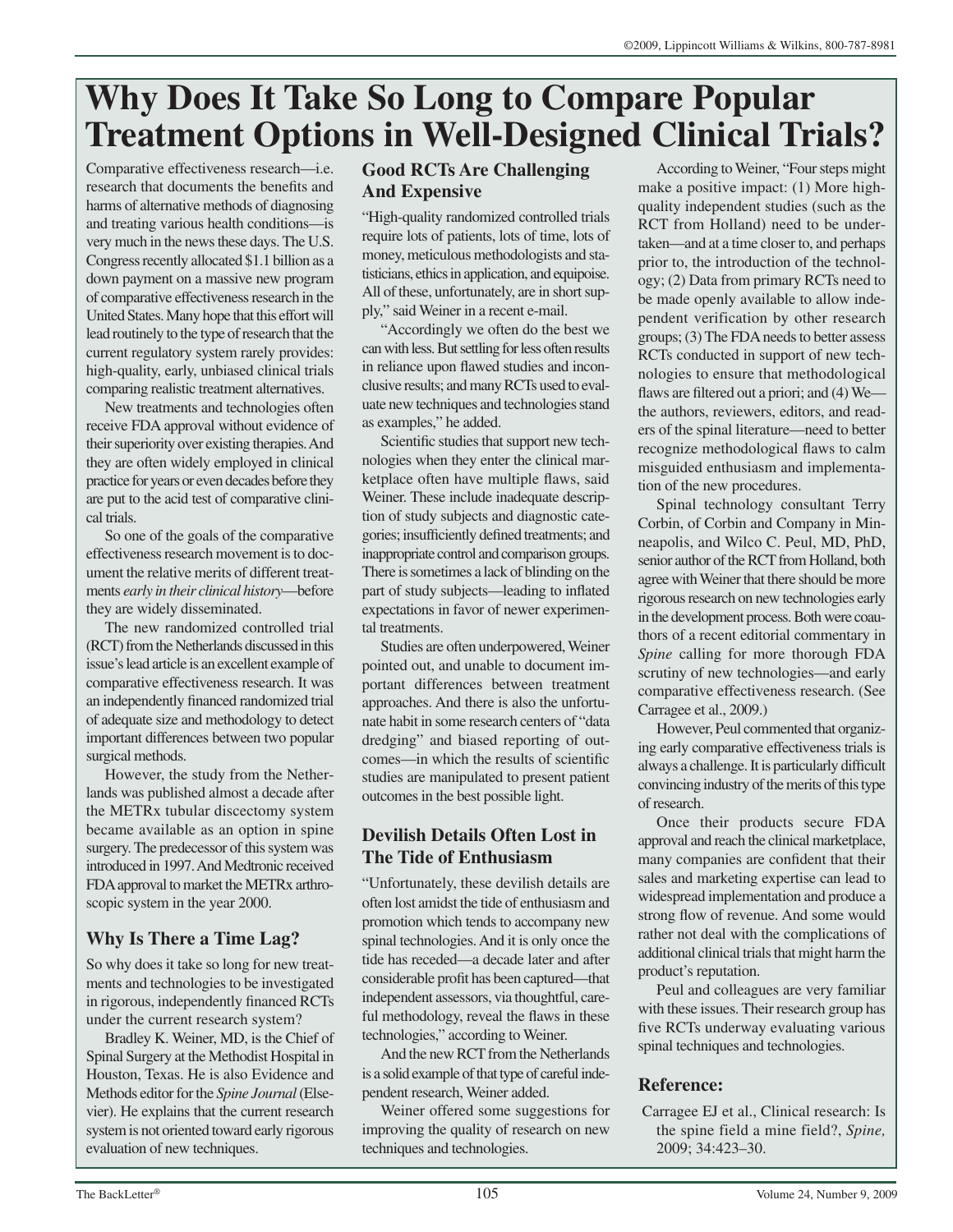#### *Spine Research Continued from page 97*

Currently, most major studies on back or neck problems are performed only once. One set of researchers will design and perform a study, analyze the study data, and report the results in a scientific journal. At the present time, it is rare for investigators to then make their study methods and data available to other researchers who would like to perform the same study—to see if they can replicate the results.

That is all about to change. Major scientific organizations are calling on researchers to routinely make their research methods and study data public.

"The advance of knowledge is based on the open flow of information. Only when a researcher shares data and results with other researchers can the accuracy of the data, analyses, and conclusions be verified," according to a new report from the National Academy of Sciences, National Academy of Engineering, and Institute of Medicine. (See Kleppner et al., 2009.)

It makes perfect sense to allow open access to scientific data. Single groups of researchers may have distinctive beliefs, prejudices, and/or research methods that may compromise analysis and reporting of study data. Allowing secondary studies will make biases and outright research errors more transparent.

"Different researchers apply their own perspectives to the same body of information, which reduces the bias inherent in individual perspectives. Unrestricted access to the data used to derive conclusions also builds public confidence in the

*War Zone Continued from page 99*

prone to complications, though most of them are not serious. Still, they certainly could pose problems in a combat environment.

"In the randomized trials, 26% to 32% of patients experienced a complication following spinal cord stimulator implantation, including electrode migration, infection or wound breakdown, generator pocket-related complications, and lead problems," according to Chou et al.

The evidence regarding the risks and benefits of SCS is equivocal enough that processes and outcomes of research," according to the new report.

An accompanying statement from the National Academy of Sciences news office suggests that open access to research data will become the norm in scientific research. There may be unusual cases in which this approach proves impractical—for example, when there are national security concerns or unusual patient privacy issues involved.

"But the default position should be that data will be shared—a practice that allows data and conclusions to be verified, contributes to further scientific advances, and allows the development of beneficial goods and services [related to the research]," according to the Academy. (See National Academy of Sciences, 2009.)

This sea change in scientific research has major implications for those currently planning scientific studies. According to the accompanying statement from the Academy, "Researchers should establish data-management plans at the beginning of each research project that provide for the stewardship of data, and research sponsors should recognize that financial support for data professionals is an appropriate part of supporting research." It will also be necessary for researchers to maintain the integrity of their study data and make sure they are not altered during the transfer process to other research groups—or during subsequent studies. "Maintaining the integrity of and accessibility of research data in a rapidly evolving digital age will take the collective efforts of universities and other research institutions, journals, agencies, and individual scientists," according to the Academy.

This entire transition is not going to happen instantly, suggests Richard A. Deyo, MD, of Oregon Health and Science University. There are still challenging logistical issues to address.

"Preparing data sets with complete documentation and removal of all protected health information (for HIPAA compliance), storage of the data, and providing personnel to facilitate formatting and transfer of information have real costs," Deyo points out. "These may extend well beyond the usual funding period of a grant." Right now, no one supports these costs, Deyo adds.

Institutional review boards are often very restrictive about sharing any data, even study results that have been cleansed of sensitive information. So they will need to alter their practices and standards if this new movement is to succeed.

"I think the ideal and the reality are still far apart," says Deyo.

#### **References:**

- Kleppner D et al., *Ensuring the Integrity, Accessibility, and Stewardship of research Data in the Digital Age,* 2009; (free) prepublication PDF available at www. nap.edu/catalog.php?record\_id=12615# orgs.
- National Academy of Sciences, Office of News and Public Information, Report offers principles for maintaining the integrity and accessibility of research data, July 22, 2009; www8.national academies.org/onpinews/newsitem.aspx ?RecordID=12615.



the American Pain Society guideline on invasive interventional treatments suggests that health care providers discuss this therapy only in a shared decisionmaking context.

And this is also what Dragovich and his military colleagues recommended as well: "In conclusion, this small series suggests that SCS should be considered in motivated patients who suffer from chronic pain and wish to return to physically strenuous occupations. Both the patient and treating physicians should be aware of the limitations and potential complications of dorsal column and peripheral nerve stimulators. However, with

appropriate selection criteria, SCS can be a life-altering therapy that enables soldiers and other patients to achieve their professional goals."

#### **References:**

- Chou R et al., Nonsurgical interventional therapies for low back pain: A review of the evidence for an American Pain Society Clinical Practice Guideline, *Spine,* 2009; 34:1078–93.
- Dragovich A et al., Neuromodulation in patients deployed to war zones, *Anesthesia and Analgesia,* 2009; 109:245–8.

 $\mathbb{Z}$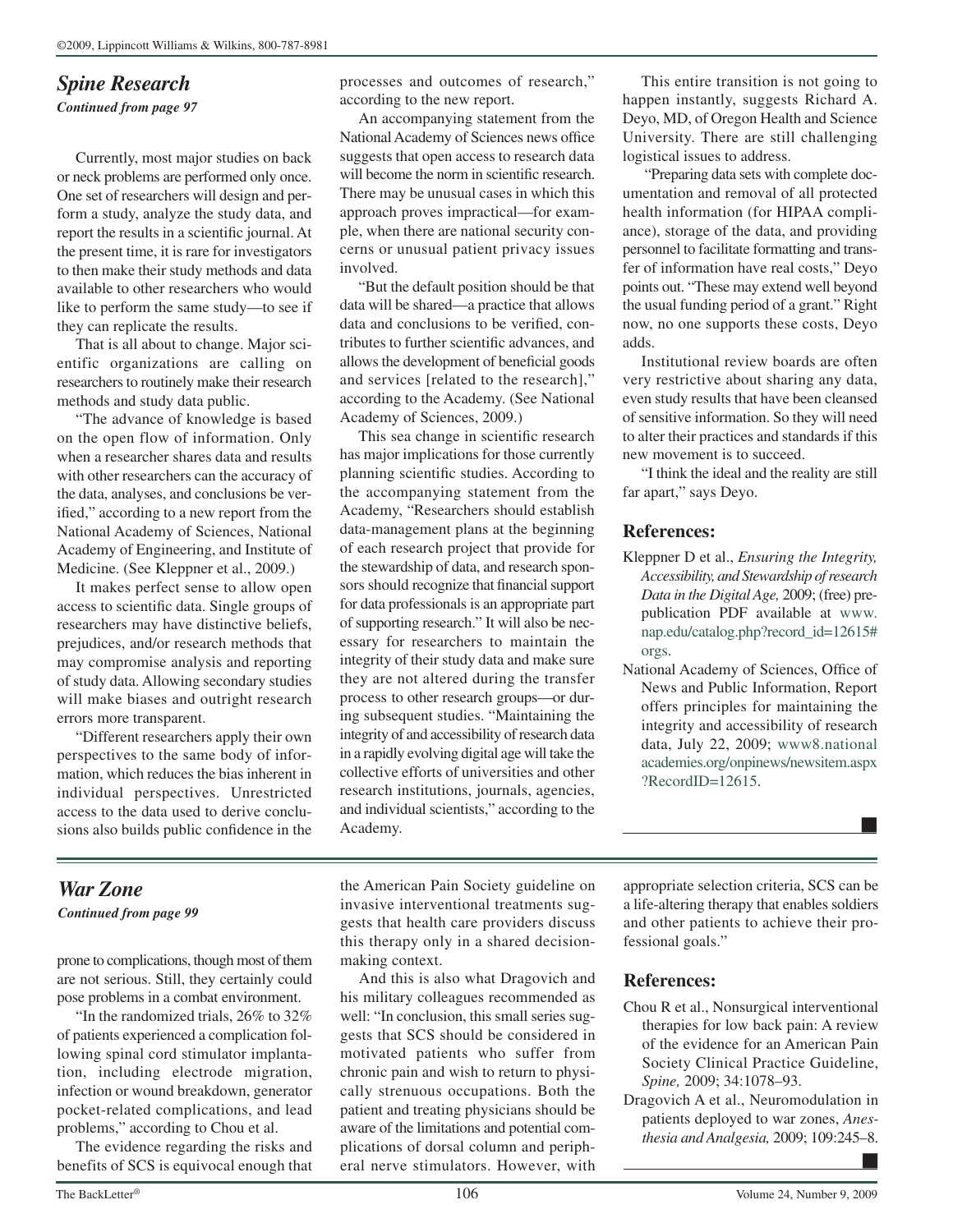|                                                                                                                                                                                                                                                                                                                                                                                                                                                                                                                                                                                                                                                                                                                                                                                                                                               | MEETING CALENDAR                                                                                                                                                                                                                                                                                                                                                                                                                                                                                                                                                                                                                                                                                                                                                                                                                                                                                           |
|-----------------------------------------------------------------------------------------------------------------------------------------------------------------------------------------------------------------------------------------------------------------------------------------------------------------------------------------------------------------------------------------------------------------------------------------------------------------------------------------------------------------------------------------------------------------------------------------------------------------------------------------------------------------------------------------------------------------------------------------------------------------------------------------------------------------------------------------------|------------------------------------------------------------------------------------------------------------------------------------------------------------------------------------------------------------------------------------------------------------------------------------------------------------------------------------------------------------------------------------------------------------------------------------------------------------------------------------------------------------------------------------------------------------------------------------------------------------------------------------------------------------------------------------------------------------------------------------------------------------------------------------------------------------------------------------------------------------------------------------------------------------|
| <b>Annual Meeting, American College of</b><br><b>Rheumatology</b><br>October 16-21, 2009<br>Philadelphia, Pennsylvania<br>American College of Rheumatology<br>Contact:<br>1800 Century Place, Suite 250<br>Atlanta, GA 30345<br>Tel: 404-633-3777<br>Fax: 404-633-1870<br><b>Eurospine 2009</b><br>October 21-24, 2009<br><b>Warsaw, Poland</b><br>Medicongress<br>Contact:<br>Kloosterstraat 5<br>9960 Assenede, Belgium<br>Tel: +32 (0)9 344 39 59<br>Fax: +32 (0)9 344 40 10<br>E-mail: congresses@medicongress.com<br><b>Congress of Neurological Surgeons 2009</b><br><b>Annual Meeting</b><br>October 24-29, 2009<br><b>New Orleans, Louisiana</b><br>Congress of Neurological Surgeons<br>Contact:<br>10 North Martingale Road, Suite 190<br>Schaumburg, IL 60173<br>Tel: 847-240 2500<br>Fax: 847-240 0804<br>Toll Free: 877-517-1CNS | <b>Annual Meeting, North American</b><br><b>Spine Society</b><br>November 10-14, 2009<br>San Francisco, California<br>Contact:<br><b>NASS</b><br>7075 Veterans Blvd.<br>Burr Ridge, IL 60527<br>Tel: 630-230-3600<br>Fax: 630-230-3700<br>www.spine.org<br><b>Annual Meeting, Cervical Spine</b><br><b>Research Society</b><br>December 3-5, 2009<br><b>Salt Lake City, Utah</b><br>Cervical Spine Research Society<br>Contact:<br>6300 N. River Road, Suite 727<br>Rosemont, IL 60018-4226<br>Tel: 847-698-1628<br>Fax: 847-823-0536<br>E-mail: csrs@aaos.org<br><b>Annual Meeting, International Society for</b><br>ш<br>The Study of the Lumbar Spine<br>April 13-17, 2010<br><b>Auckland, New Zealand</b><br>Shirley Fitzgerald<br>Contact:<br>2075 Bayview Road, Room MG301<br>Toronto, Ontario, Canada M4N 3M5<br>Tel: 416-480-4833<br>Fax: 416-480-6055<br>E-mail: shirley.fitzgerald@sunnybrook.ca |

### *Spine Surgery*

*Continued from page 104*

0.1 to 6.9 mm) for back pain in favor of conventional microdiskectomy," according to Arts and colleagues.

At one-year follow-up, 69% of patients assigned to tubular discectomy reported a "good" recovery vs. 79% of those in the conventional discectomy group.

Subjects in the tubular discectomy group had slightly more intraoperative and postoperative complications. Aslightly greater proportion of the minimally invasive surgery group had a recurrent disc herniation, and a greater proportion had repeat surgery within a year.

And the overall conclusion? "Although the minimally invasive technique of tubular discectomy seemed to be an attractive surgical method for treating sciatica, our data do not support a higher rate of recovery when compared with [conventional] microdiscectomy," according to Arts et al. "On the contrary, patients who underwent tubular discectomy fared worse with regard to back and leg pain, and fewer patients reported complete recovery at one year."

#### **How Should Patients Decide On a Surgical Technique?**

Although this study may have changed the clinical practice of senior author Peul, it will obviously not destroy the intuitive allure of minimally invasive disc surgery for patients. But how should patients decide which technique is preferable for the surgical treatment of a disc herniation—once they have made a decision to opt for surgery over nonoperative care?

Peul said he would advise patients to educate themselves and look at both methods. "I would recommend they ask their doctors about the results of scientific studies," he suggests.

Visual input may also be worthwhile. "They can go to the *JAMA* website and see videos of both operations," according to Peul. "They can see that there is not much difference between tubular discectomy and standard microdiscectomy. Tubular discectomy may look a little fancier but approximately the same thing is happening to your lumbar disc," he observes.

#### **References:**

- Arts MP et al., Tubular discectomy vs. conventional microdiscectomy for sciatica: A randomized controlled trial, *JAMA,* 2009; 302:149–58.
- *JAMA,* Video: Comparison of tubular discectomy and conventional microdiscectomy, 2009; http://jama.ama-assn.org/cgi/ content/full/302/2/149/DC1?maxtoshow =&HITS=10&hits=10&RESULTFO RMAT=&fulltext=tubular+discectomy &searchid=1&FIRSTINDEX=0&resou rcetype=HWCIT.
- Medtronic, Medtronic METRx Micro-Discectomy System Fact Sheet;/wwwp. medtronic.com/ Newsroom/LinkedItem Details.do?itemId=110175539 7951& itemType=fact\_sheet&lang=en\_US.
- WEEI Radio Network, Audio on demand, 2009; 850 am; http://audio.weei.com/ weei/dale\_and\_holley.htm?resultType= media&media=audio. -